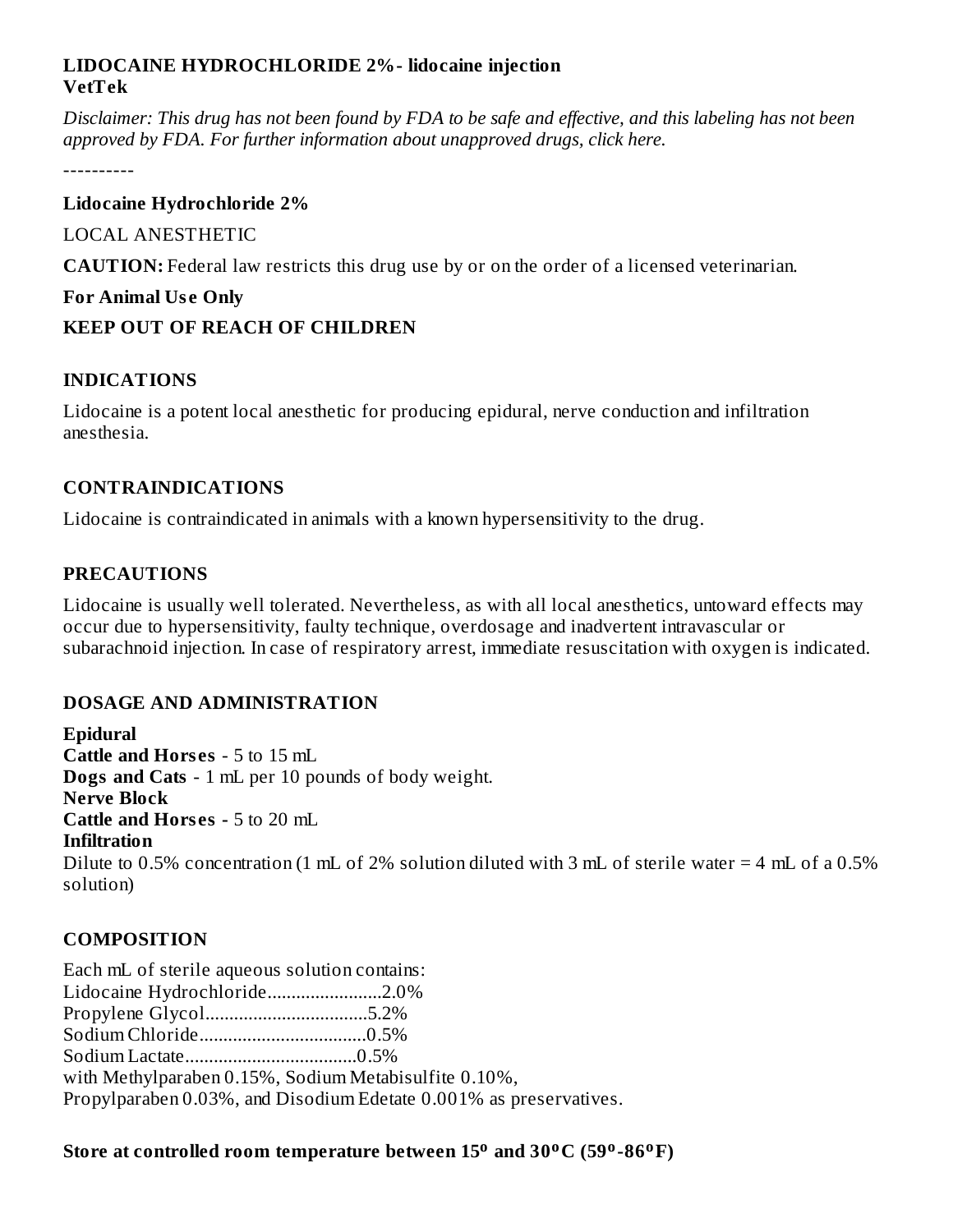

## **LIDOCAINE HYDROCHLORIDE 2%**

lidocaine injection

| <b>Product Information</b>                                                      |                            |                             |                                             |                           |                           |                       |
|---------------------------------------------------------------------------------|----------------------------|-----------------------------|---------------------------------------------|---------------------------|---------------------------|-----------------------|
| PRESCRIPTION ANIMAL DRUG<br>Product Type                                        |                            |                             | Item Code (Source)                          |                           | NDC:60270-333             |                       |
| EPIDURAL, INFILTRATION<br><b>Route of Administration</b>                        |                            |                             |                                             |                           |                           |                       |
|                                                                                 |                            |                             |                                             |                           |                           |                       |
|                                                                                 |                            |                             |                                             |                           |                           |                       |
| <b>Active Ingredient/Active Moiety</b>                                          |                            |                             |                                             |                           |                           |                       |
| <b>Ingredient Name</b>                                                          |                            |                             | <b>Basis of Strength</b>                    |                           |                           | Strength              |
| LIDO CAINE HYDRO CHLO RIDE (UNII: V13007Z41A) (LIDO CAINE -<br>UNII:98PI200987) |                            |                             | LIDOCAINE HYDROCHLORIDE<br><b>ANHYDROUS</b> |                           |                           | $0.02$ g<br>in $1 mL$ |
|                                                                                 |                            |                             |                                             |                           |                           |                       |
|                                                                                 |                            |                             |                                             |                           |                           |                       |
| <b>Packaging</b>                                                                |                            |                             |                                             |                           |                           |                       |
| <b>Item Code</b><br>#                                                           | <b>Package Description</b> |                             | <b>Marketing Start Date</b>                 |                           | <b>Marketing End Date</b> |                       |
| 1 NDC:60270-333-10                                                              | 100 mL in 1 BOTTLE         |                             |                                             |                           |                           |                       |
|                                                                                 |                            |                             |                                             |                           |                           |                       |
|                                                                                 |                            |                             |                                             |                           |                           |                       |
| <b>Marketing Information</b>                                                    |                            |                             |                                             |                           |                           |                       |
| <b>Application Number or Monograph Citation</b><br><b>Marketing Category</b>    |                            | <b>Marketing Start Date</b> |                                             | <b>Marketing End Date</b> |                           |                       |
| unapproved drug other                                                           |                            |                             | 10/05/2001                                  |                           |                           |                       |
|                                                                                 |                            |                             |                                             |                           |                           |                       |